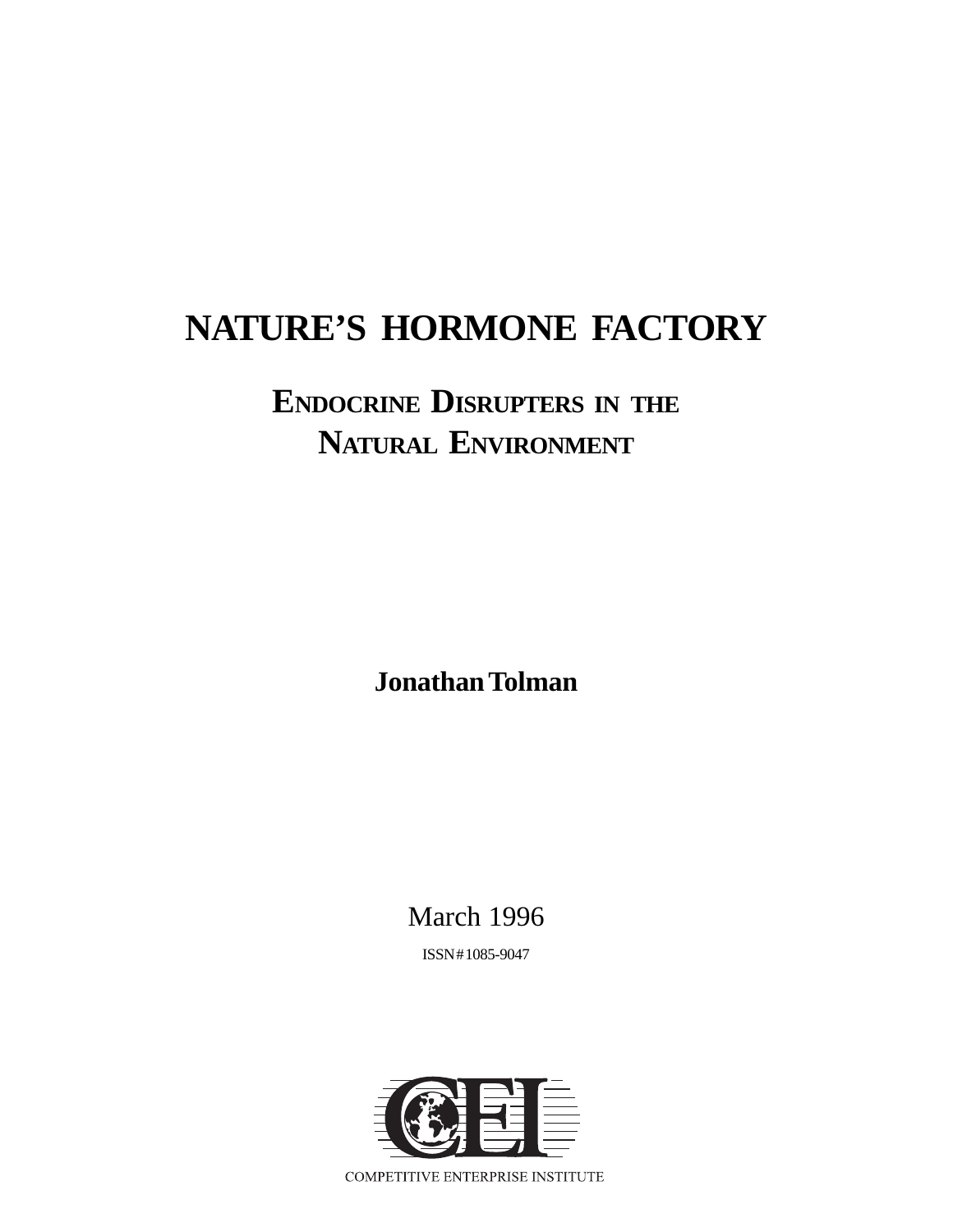# **NATURE'S HORMONE FACTORY ENDOCRINE DISRUPTERS IN THE NATURAL ENVIRONMENT**

#### **Jonathan Tolman**

#### **EXECUTIVE SUMMARY**

For millions of years plants have been quietly producing chemicals. Through countless generations they have been perfecting a potpourri of chemicals, some benign some deadly. As the ability to detect, isolate, measure and test chemicals found in nature has progressed a starling fact has emerged: hundreds of plants appear to produce endocrine disrupters.

Many of the plants that produce phytoestrogens and other endocrine disrupters are edible. In laboratory test more than 43 plants and foods found in the human diet have been shown to be estrogenically active. Many phytoestrogen containing plants are common elements of our diet. Such grains as corn and wheat form a significant part of the human diet. Many legumes have also shown a surprising capacity for phytoestrogen production.

Although much more work has been done on phytoestrogens, some work has been done on plant chemicals which are known to effect the production of sperm. Only a handful have been discovered in the human diet. Of these the most common is cottonseed oil. Although cottonseed oil is rarely sold as a vegetable oil, it is commonly used in manufactured snack foods.

A great deal of attention has recently been given to the fact that synthetic chemicals have exhibited estrogenic effects in laboratory studies. The chemicals most prominently cited are PCBs and DDT, both of which have been banned in the United States. Compared with phytoestrogens, the concern over synthetic estrogens may be somewhat overstated. The estrogenic effects from the phytoestrogens in our diet are an estimated 40 million times greater than those from synthetic chemicals. To date, however, there is no concrete evidence that either pose a risk to human health.

#### **Commonly Consumed Foods Shown to Have Estrogenic Effects**

BARLEY CABBAGE CAROB BEAN CARROT **CELERY** CHICK PEA **CINNAMON** CLOVES COCONUT OIL COFFEE BEAN COMMON OAT CORN **CUMIN FENNEL** FIELD BEAN GARLIC GINSENG GRAPEFRUIT JUICE GREEN PEA **HOPS** KIDNEY BEAN LIME LIQUORICE OLIVE OIL PALM OIL PARSLEY PARSNIPS PEANUT OIL PINEAPPLE PLUM POMEGRANATE POTATO RHUBARB RICE SAFFLOWER OIL SAGE SESAME SEED **SOYBEAN** SUGAR BEET SUNFLOWER OIL WHEAT WILD CHERRY WILD GINGER WILD LEEK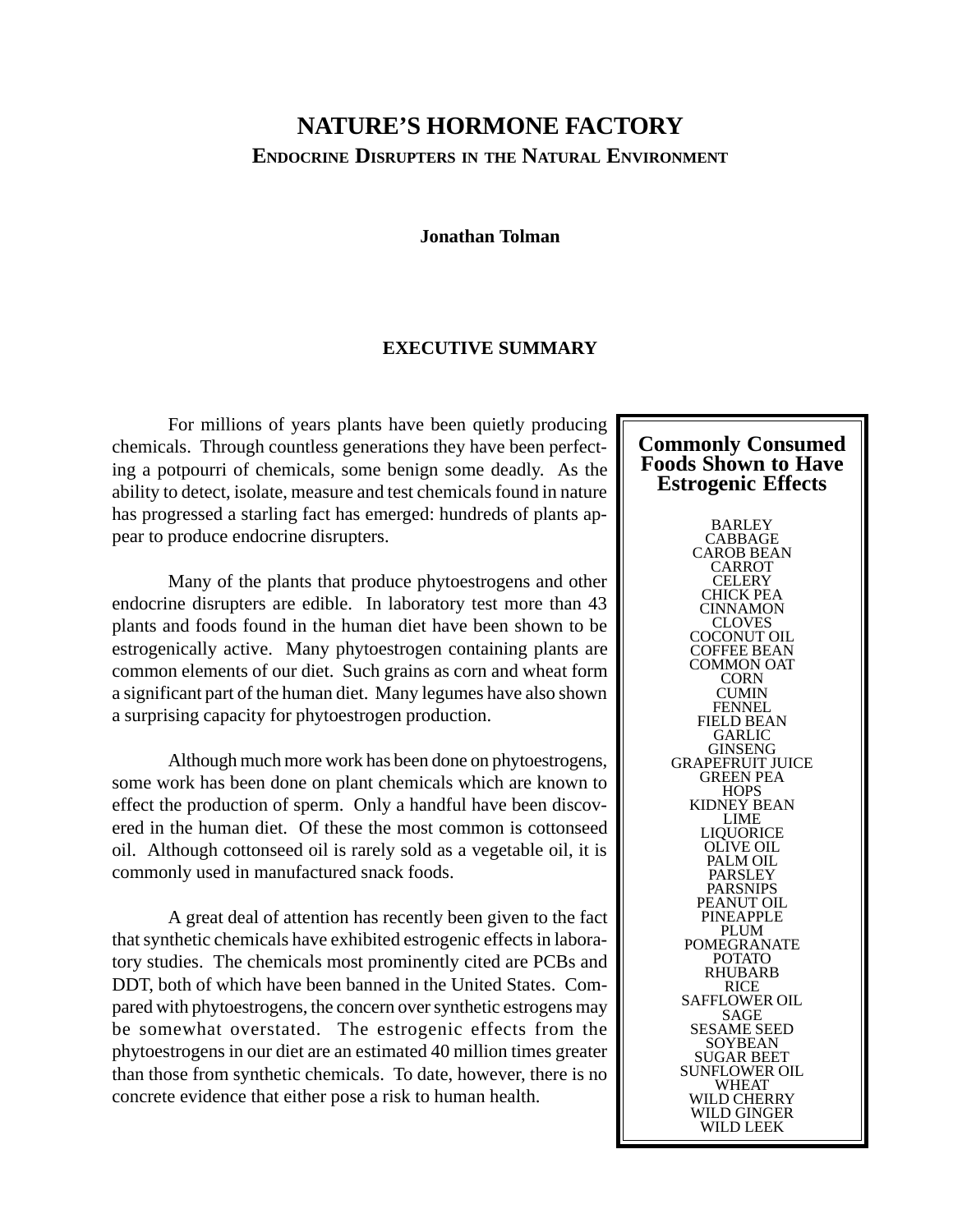# **NATURE'S HORMONE FACTORY**

# **ENDOCRINE DISRUPTERS IN THE NATURAL ENVIRONMENT**

**Jonathan Tolman**

#### **THE SILENT SPRING**

For sheep ranchers spring is a busy time. As the ewes in their flock begin to lamb there is a great deal of work to do to ensure the next generation of healthy sheep. But in the 1940s the sheep ranchers in Australia began to notice a peculiar and frightening trend. At first there was a rash of stillborn lambs. Then the ewes became sterile. Each spring there were fewer and fewer lambs. For the ranchers it was literally a silent spring. By the mid forties the sheep ranching industry in Australia was in a state of crisis and faced certain financial ruin unless the cause of the mysterious infertility in the sheep could be found. What could be causing this disastrous sterility? Genetic mutations? Radiation? Poisonous chemicals?

The Australian Department of Agriculture was called in. A cadre of veterinarians and scientists investigated all possible sources of the sterility. By 1946 they had discovered the source of the sheep's sterility — clover.<sup>1</sup>

Unbeknownst to the ranchers, the innocuous looking clover (*Trifolium subterraneum*) that they had recently begun planting in their fields to feed their sheep had been producing large quantities of estrogen mimicking compounds. It took another decade before scientists finally pinned down the exact chemicals which were causing the sterility, genistein and formononetin.2 A structural comparison for genistein and formononetin shows why they were causing the sterility. They are surprisingly similar in structure to estrogen and synthetic estrogen, diethylstilbestrol, DES (see Figure 1). These two compounds mimic the steroidal nucleus of the natural female hormone estrogen. Although they are in fact rather weak estrogens, the plants make up for that fact by producing them in comparatively huge quantities: 5 percent of dry weight in the clover fodder.3

The estrogen mimicking nature of chemicals found in plants is not restricted to the clover *T. subterraneum*. A survey of clover found that 18 different species of the plant produced estrogen mimicking substances, or "phytoestrogens," in quantities as high as those found in *T. subterraneum*.

*The innocuous looking clover had been producing large quantities of estrogen mimicking compounds.*

Page 1 *Nature's Hormone Factory: Tolman*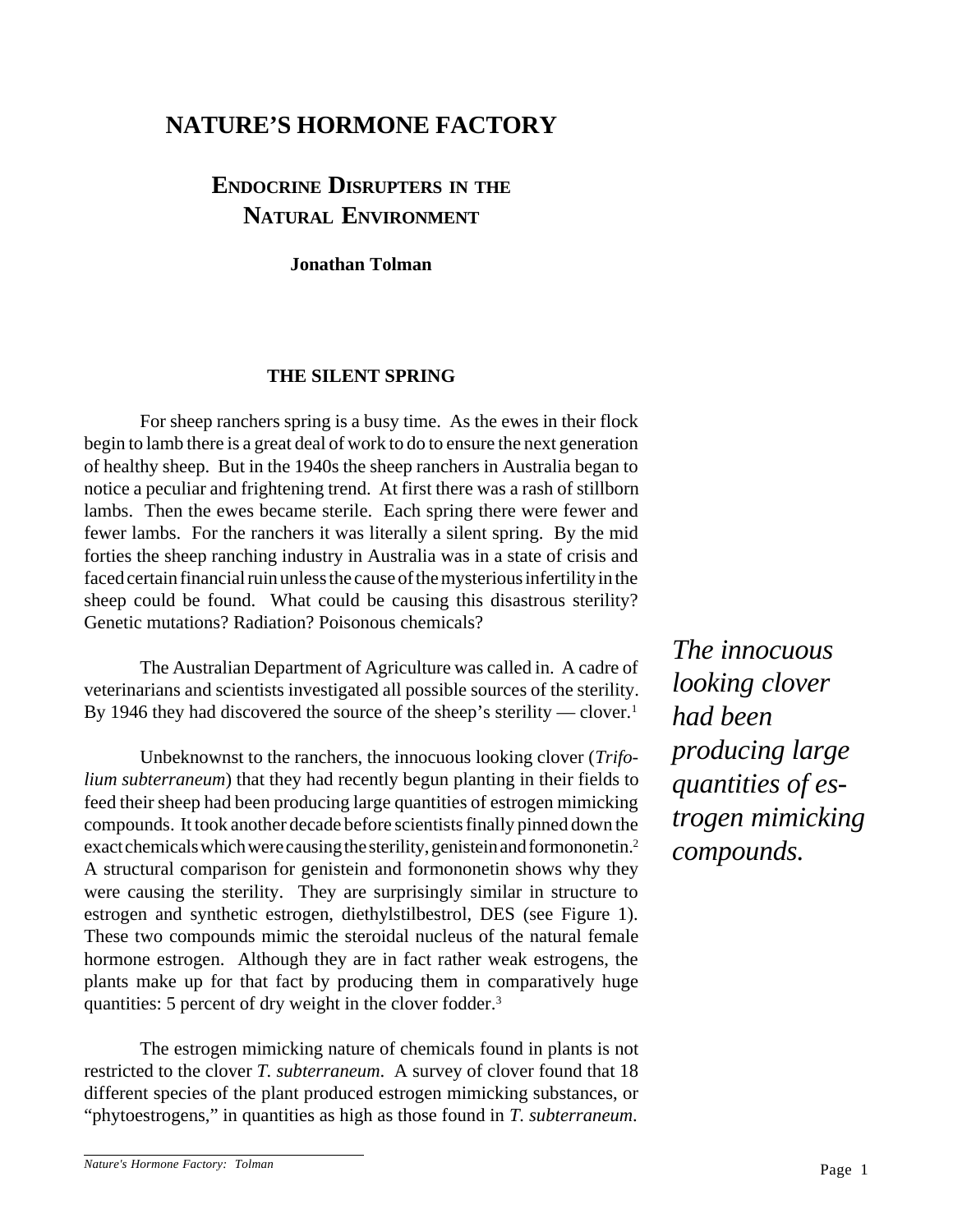*Source:Gerald A. Rosenthal and Daniel H. Janzen,* Herbivores, Their Interaction with Secondary Plant Metabolites*, Academy Press 1979.*

Moreover, sheep are not the only animals on which the reproductive effects of phytoestrogens have been observed. Estrogenic effects also have been observed in quail which feed on pastures rich in leguminous species.4 In years of good rainfall, legumes that are eaten grow luxuriously and are relatively low in phytoestrogens. However, in drought years the levels of phytoestrogens are increased with respect to the weight of the leaves. Consequently, egg laying by female quails is curtailed. There appears to be a self-regulating mechanism whereby the increase in quail population is kept low when food availability is limited. In other words, in order to enhance their survival, the plants reduce the number of quail in the next generation.

As the presence of phytoestrogens in clover and legumes became known, scientists began to wonder if other plants were also producing hormone mimickers which could disrupt the repro-

duction of animals. And even more importantly, were any of these plants in the human diet?

An answer to this question came from another area half way around the world from where scientists were struggling with the fertility of sheep, in Tibet. A clue emerged from the fact that in the history of Tibet the population has been extremely stable, often for as long as 200 years. During those times the Tibetan diet largely consisted of barley and peas. Could the peas or barley be affecting the fertility of the Tibetans?

*A survey of clover found that 18 different species of the plant produced estrogen mimicking substances.*

When scientists fed mice a diet consisting of 20 percent peas, litter sizes dropped by 50 percent. When the mice were fed diets consisting of 30 percent peas, the mice failed to produce any young at all.<sup>5</sup>

# **THE ORIGINAL CHEMICAL INDUSTRY**

As the ability to detect, isolate, measure and test chemicals found in nature has progressed, a startling fact has emerged: plants are phenomenal chemical manufacturers. The Chemical Manufacturers Association (CMA) headquartered in Washington, D.C. can claim to have huge chemical companies like Dow and Dupont, but compared to the plant kingdom they are second rate amateurs. The botanical world is the original CMA.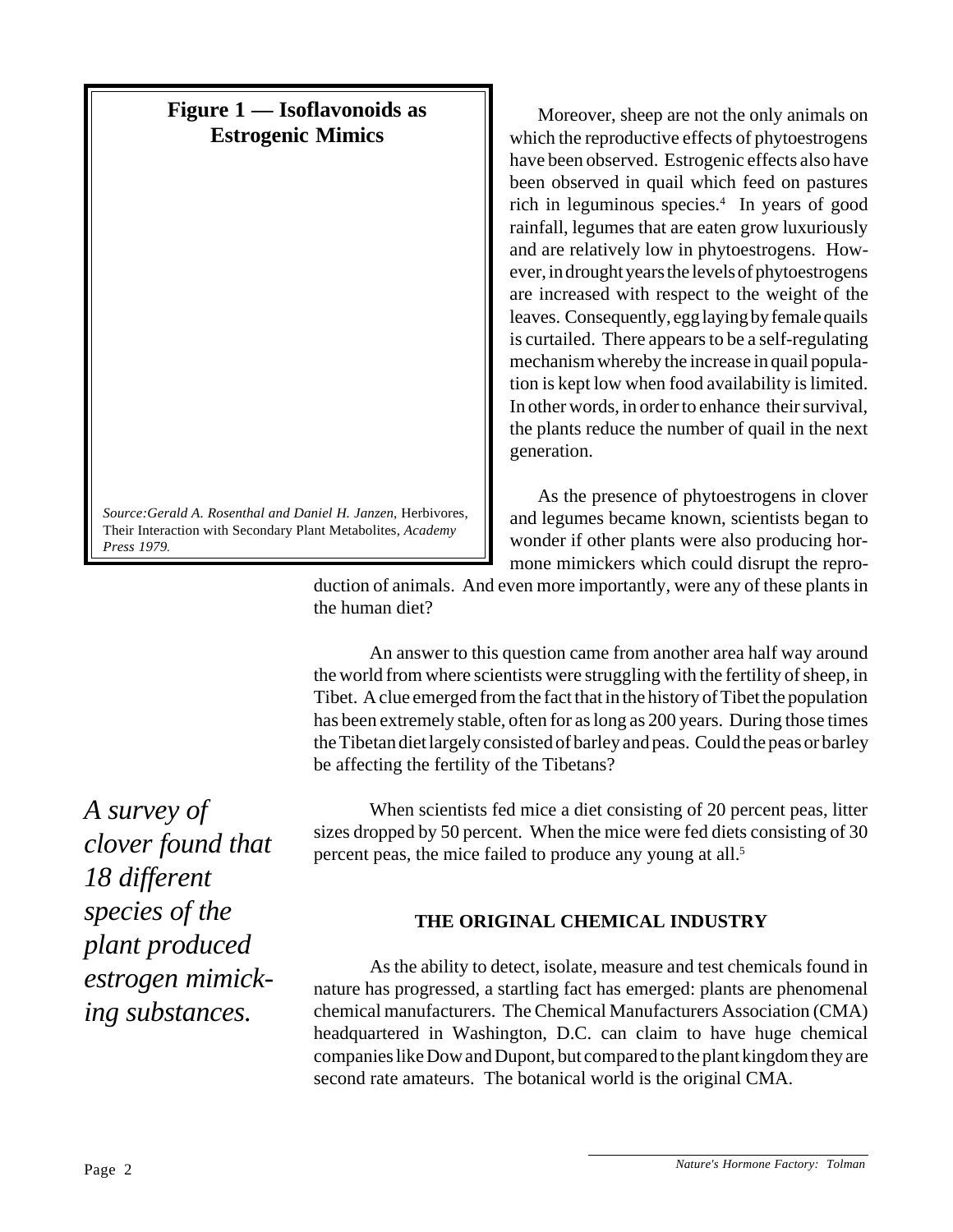For millions of years plants have been quietly producing chemicals. Through countless generations they have been perfecting a potpourri of chemicals for a host of objectives. Some chemicals are used to directly deter animals from eating the leaves or seeds of the plants. Strychnine, a very effective poison, comes from the seed of *Strychnos toxifera*. Hundreds of plants produce an astounding array of powerful poisons, from exotic tropicals such as curare' to the common flower foxglove, all deadly if eaten.

Producing deadly toxins is a rather straight forward method for a plant to avoid becoming some animal's lunch. Some plants, however, have developed more subtle methods of chemical combat, not death but disruption — reproductive disruption.

Over the last few decades, scientists have been analyzing plants and the chemicals they produce. Most of this research is aimed at finding new and useful drugs. One consequence of all these studies has been that a large number of plants have been studied for their reproductive effects. A survey of literature compiled by the University of Illinois at Chicago's Department of Medical Chemistry, showed that 149 chemicals have been isolated from plants and have demonstrated estrogenic effects in laboratory studies. A total of 173 plants have been shown to have active estrogenic effects (see Appendix A).

Although much research has focused on estrogenic effects, antispermatogenic effects have also been studied. 55 compounds extracted

from plants have been shown to inhibit the production of sperm. And 31 plant species have been tested and shown to be antispermatogenic (see Appendix B).

## **LAB TESTING OF PHYTOESTROGENS**

The reproductive effect of low levels of genistein has been tested in laboratory mice beginning in the 1950s. Mice fed artificially elevated levels of genistein in the diet suffered decreased reproduction compared with control populations (see Table 1). In the control group, 82 percent of the females produced litters. A second group was fed a diet which consisted of 0.2 percent genistein. Of this second group, only 59 percent of the females produced litters.

*The botanical world is the original CMA.*

| Table 1 — Lab Testing of Soybeans                                                                                                                                 |        |                                 |                                         |  |
|-------------------------------------------------------------------------------------------------------------------------------------------------------------------|--------|---------------------------------|-----------------------------------------|--|
| Criteria                                                                                                                                                          | Diet 1 | Diet 2<br>(control) (genistein) | Diet 3<br>(commercial)<br>soybean meal) |  |
| Total # of females                                                                                                                                                | 33     | 34                              | 35                                      |  |
| Avg. of<br>young per female                                                                                                                                       | 4.9    | 3.2                             | 4.5                                     |  |
| % of females<br>dropping litters                                                                                                                                  | 82     | 59                              | 77                                      |  |
| Avg. # of young<br>per litter                                                                                                                                     | 6.0    | 5.4                             | 5.8                                     |  |
| Avg. weight per<br>litter $(g)$                                                                                                                                   | 8.5    | 7.9                             | 8.6                                     |  |
| Source: M.W. Carter, Gennard Matrone, and W.W.G. Smart Jr., "Effect of<br>Genistin on Reproduction of the Mouse," Journal of Nutrition, 55, p. 639-645.<br>(1955) |        |                                 |                                         |  |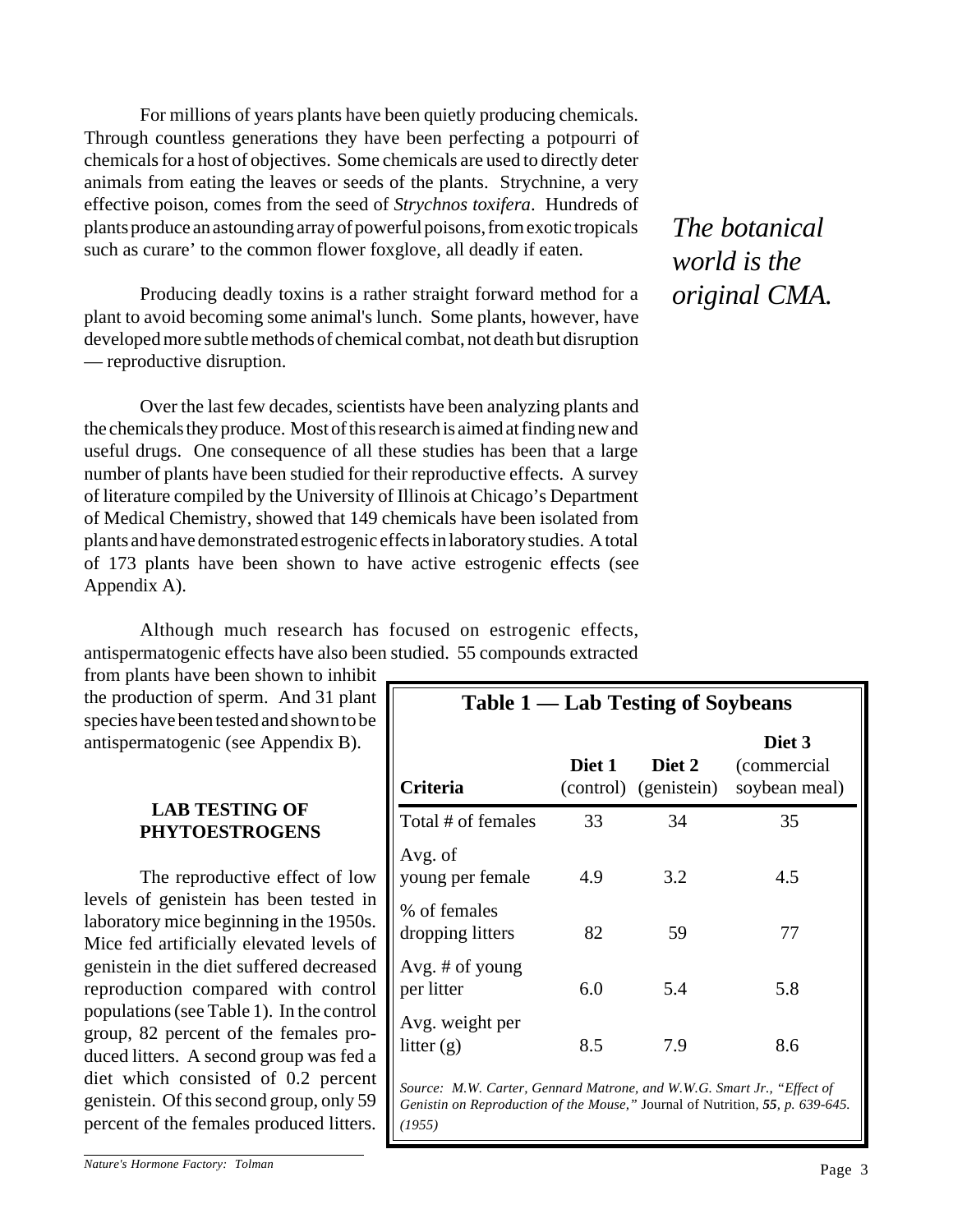| Kind of Oil           | <b>Level Fed</b><br>(% ) | <b>Mean Uterine</b><br>wt $(mg)$ |
|-----------------------|--------------------------|----------------------------------|
| None (control)        |                          | 9.5                              |
| Mineral               | 10                       | 8.6                              |
| Castor                | 10                       | 9.4                              |
| Cottonseed            | 10                       | 10.1                             |
| Safflower             | 10                       | 13.6                             |
| Wheat germ (sample 1) | 10                       | 13.6                             |
| Cod-liver             | 10                       | 13.9                             |
| Corn                  | 10                       | 14.2                             |
| Linseed               | 10                       | 14.6                             |
| Wheat germ (sample 2) | 10                       | 15.0                             |
| Peanut                | 10                       | 15.9                             |
| Olive                 | 10                       | 16.7                             |
| Soybean (sample 1)    | 10                       | 16.8                             |
| Soybean (sample 2)    | 10                       | 17.7                             |
| Coconut               | 10                       | 19.0                             |
| Rice bran             | 10                       | 22.5                             |

*Activity in Vegetable Oils and Mill By-products,"* Science*, June 1960, 1807-8.*

A third group was fed commercial soybean meal which contained 0.1 percent genistein, of which 77 percent of the females gave birth:<sup>6</sup>

Other early studies have also been conducted on the estrogenic effects of soybean oil. In these tests, the estrogenic effect was measured in terms of increased uterine weight in mice. One such study compared a host of different processed oils, both edible and non-edible. The oils were mixed into the feed to constitute ten percent of the diet. Of the two soybean oil samples used one increased the mean uterine weight 77 percent and the other 86 percent. Only two other oils produced more estrogenic responses in the mice, coconut oil and rice bran oil7 (see Table 2).

Since these early studies, additional tests have continued to determine the reproductive effect of a number of phytoestrogens. Many of the most recent

studies have used newborn mice to assess how these substances affect the development of the reproductive tract. One such study, of another common phytoestrogen, coumestrol, found that "Neonatal coumestrol treatment is effective in causing a number of morphological alterations in the female reproductive tract."8

Other studies have been conducted with other phytoestrogens in fetal and neonatal mice. One such study concluded, "Genistein influences estrogen-dependent development by modifying both morphological and neuroendocrine endpoints." In other words, phytoestrogens such as genistein and coumestrol act as endocrine disrupters.<sup>9</sup>

### **PHYTOESTROGENS IN FOOD**

Although hundreds of plants appear to produce endocrine disrupters, the concern for human exposure is limited principally to those plants in the human diet. Unfortunately, dozens of edible plants produce phytoestrogens and other endocrine disrupters. In laboratory tests, more than 43 foods found in the human diet have been shown to be estrogenically active (see Table 3).

Many phytoestrogen containing plants are common elements of our diet. Such grains as corn and wheat form a large part of our diet. For example, many legumes have shown a surprising capacity for phytoestrogen produc-

*Many phytoestrogen containing plants are common elements of our diet.*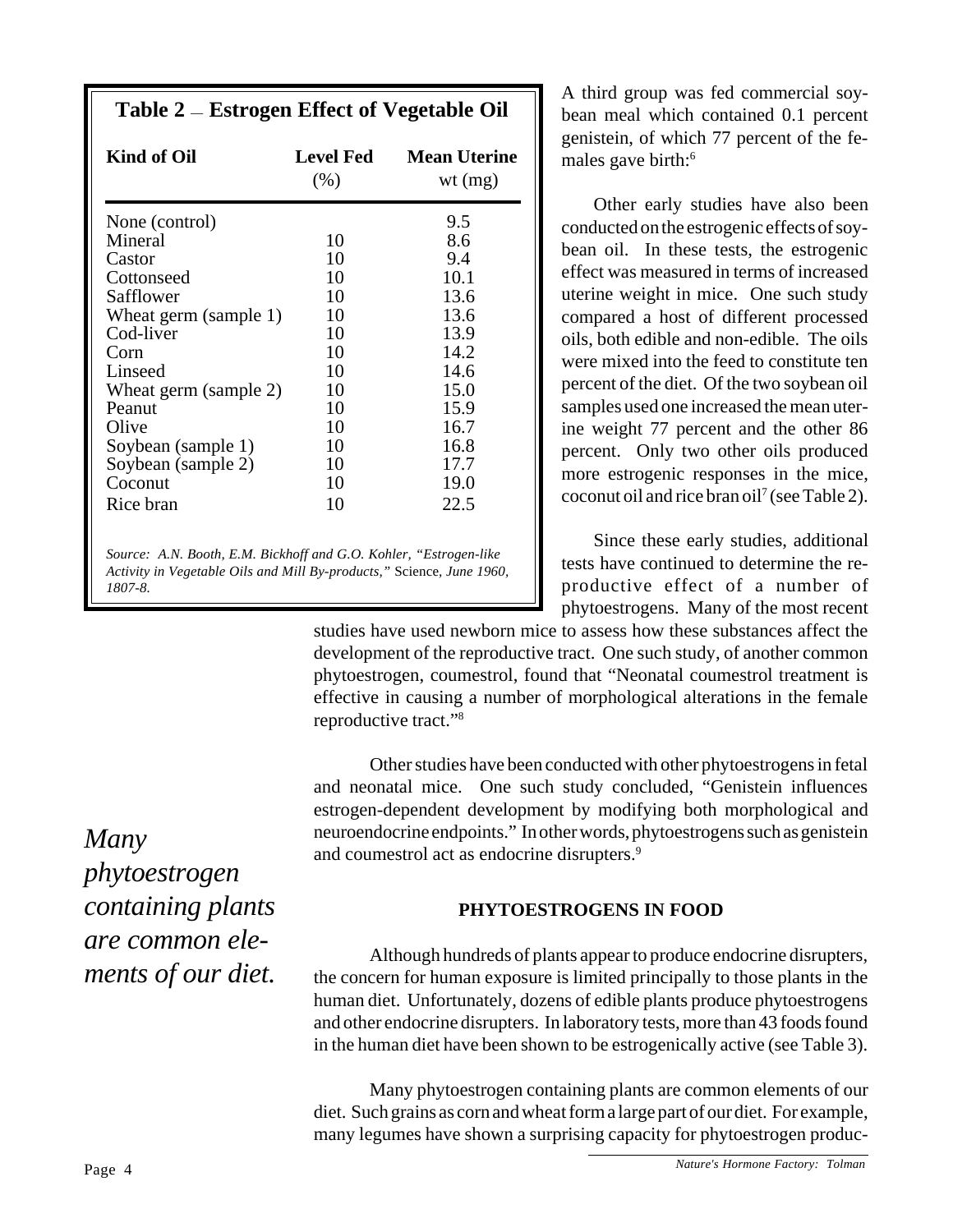tion, it was not unexpected that phytoestrogens would be found in the legumes we eat.

 But the soybean has garnered particular attention. Soybeans are the third largest crop in the United States, Every year nearly 60 million acres of soybeans are planted in the United States alone. Nearly 2 billion bushels of soybeans are harvested every year.

Numerous studies have shown that soybeans contain significant levels of the phytoestrogens genistein and daidzein. Dry soybeans on average contain 1,107 milligrams of genistein per kilogram and 846 milligrams of daidzein per kilogram.10 If one considers only the U.S. crop of soybeans and only the amount found in the seeds, the total quantity of genistein produced each year is roughly 130 million pounds, and an additional 100 million pounds of daidzein.

Although some of the soybeans end up as animal feed, much of the genistein and daidzein ends up on our dinner plates. When most people think of soybean foods they generally think of tofu or soy sauce. But soy products

**Table 3 — Commonly Consumed Foods From Plants, or Foods Containing Chemicals Shown to Have Estrogenic Actitivity in Laboratory Animals**

| WILD LEEK                                              | ALLIUM AMPELOPRASUM (LILIACEAE)     |
|--------------------------------------------------------|-------------------------------------|
| GARLIC                                                 | ALLIUM SATIVUM (LILIACEAE)          |
| PINEAPPLE                                              | ANANAS COMOSUS (BROMELIACEAE)       |
| PEANUT OIL                                             | ARACHIS HYPOGAEA (LEGUMINOSAE)      |
| COMMON OAT                                             | AVENA SATIVA (GRAMINEAE)            |
| SUGAR BEET                                             | BETA VULGARIS (CHENOPODIACEAE)      |
| CABBAGE                                                | BRASSICA OLERACEA (CRUCIFERAE)      |
| SAFFLOWER OIL                                          | CARTHAMUS TINCTORIUS (COMPOSITAE)   |
| CAROB BEAN                                             | CERATONIA SILIQUA (LEGUMINOSAE)     |
| CHICK PEA                                              | CICER ARIETINUM (LEGUMINOSAE)       |
| CINNAMON                                               | CINNAMOMUM ZEYLANICUM (LAURACEAE)   |
| COCONUT OIL                                            | COCOS NUCIFERA (PALMAE)             |
| <b>COFFEE BEAN</b>                                     | COFFEA ARABICA (RUBIACEAE)          |
| WILD GINGER                                            | COSTUS SPECIOSUS (ZINGIBERACEAE)    |
| CUMIN                                                  | CUMINUM CYMINUM (UMBELLIFERAE)      |
| CARROT                                                 | DAUCUS CAROTA (UMBELLIFERAE)        |
| PALM OIL                                               | ELAEIS GUINEENSIS (PALMAE)          |
| <b>FENNEL</b>                                          | FOENICULUM VULGARE (UMBELLIFERAE)   |
| SOYBEAN                                                | <b>GLYCINE MAX (LEGUMINOSAE)</b>    |
| LIOUORICE                                              | GLYCYRRHIZA GLABRA (LEGUMINOSAE)    |
| SUNFLOWER OIL                                          | HELIANTHUS ANNUUS (COMPOSITAE)      |
| BARLEY                                                 | HORDEUM VULGARE (GRAMINEAE)         |
| HOPS                                                   | HUMULUS LUPULUS (CANNABACEAE)       |
| OLIVE OIL<br>RICE<br>GINSENG<br>PARSLEY<br>KIDNEY BEAN | OLEA EUROPAEA (OLEACEAE)            |
|                                                        | ORYZA SATIVA (GRAMINEAE)            |
|                                                        | PANAX GINSENG (ARALIACEAE)          |
|                                                        | PETROSELINUM CRISPUM (UMBELLIFERAE) |
|                                                        | PHASEOLUS VULGARIS (LEGUMINOSAE)    |
| <b>GREEN PEA</b>                                       | PISUM SATIVUM (LEGUMINOSAE)         |
| WILD CHERRY                                            | PRUNUS AVIUM (ROSACEAE)             |
| PLUM                                                   | PRUNUS DOMESTICA (ROSACEAE)         |
| POMEGRANATE                                            | PUNICA GRANATUM (PUNICACEAE)        |
| RHUBARB                                                | RHEUM RHAPONTICUM (POLYGONACEAE)    |
| SAGE                                                   | SALVIA OFFICINALIS (LABIATAE)       |
| SESAME SEED<br>POTATO                                  | SESAMUM INDICUM (PEDALIACEAE)       |
|                                                        | SOLANUM TUBEROSUM (SOLANACEAE)      |
| WHEAT                                                  | TRITICUM AESTIVUM (GRAMINEAE)       |
| FIELD BEAN                                             | VICIA FABA (LEGUMINOSAE)            |
| CORN                                                   | ZEA MAYS (GRAMINEAE)                |
|                                                        |                                     |

are not restricted to a few occasionally eaten foods: they are ubiquitous in the modern western diet. Soy flour, soy protein and most importantly soybean oil are found in hundreds of products eaten every day.

# **The Sprouting of The Bean**

At the turn of the century, soybeans were a virtually unknown crop in the United States. By 1924, when the U.S. Department of Agriculture started publishing systematic annual statistics 448,000 acres of soybeans were harvested. Back then the yield per acre was also low, a mere 11 bushels per acre. Since then the acreage of soybeans harvested and the yield per acre have soared.

By the end of World War II, acreage had climbed to 10 million acres a year and the yield per acre had nearly doubled. As food processing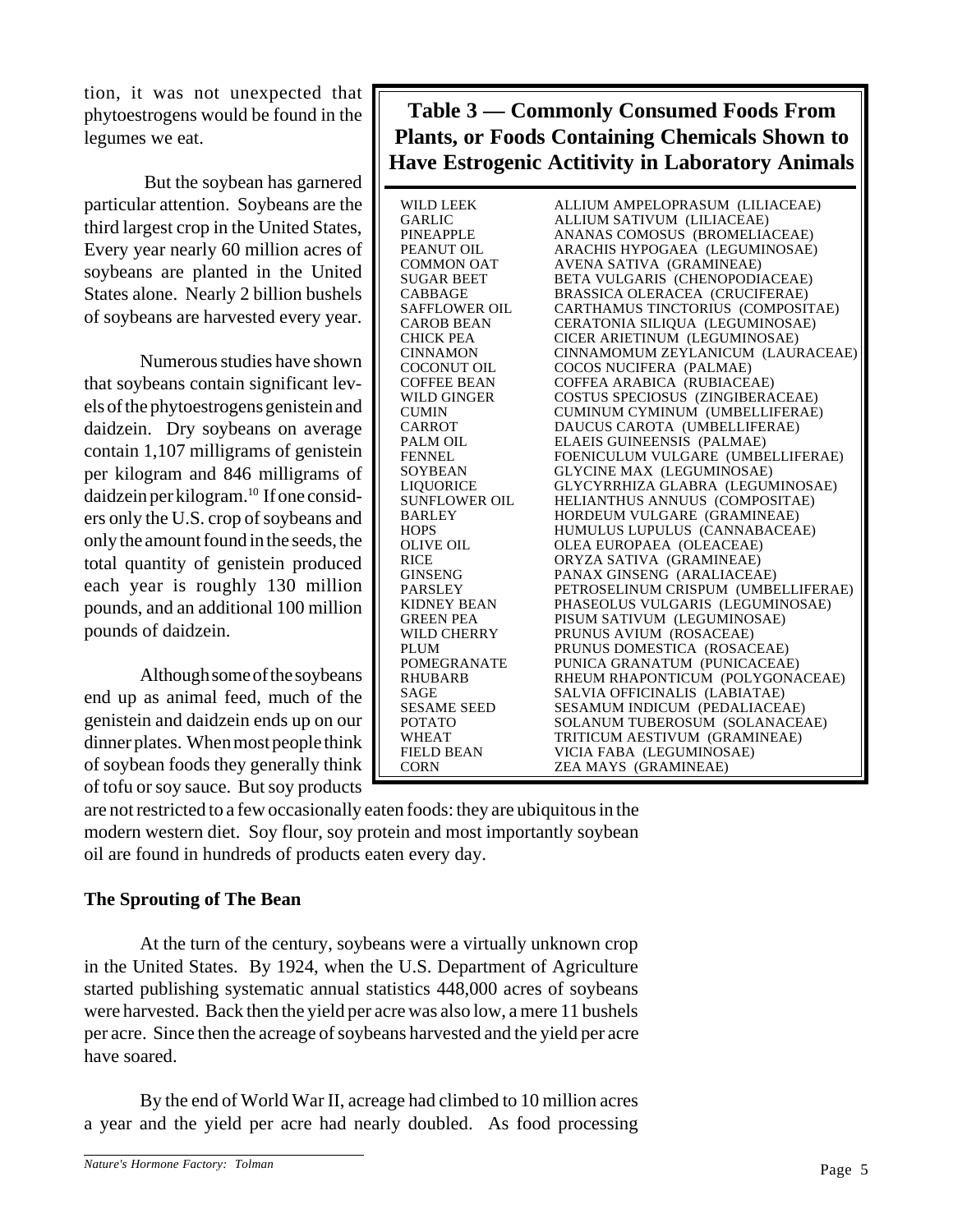

modernized, more and more uses were found for the soybean and demand continued to increase. In 1979, soybean production peaked with 70 million harvested acres, producing 2.3 billion bushels. Since then production has continued to hover around 2 billion bushels a year (see Figure 2.)

The majority of soybeans grown today are crushed for their oil. Soybean oil is by far the most common of the vegetable oils. Roughly 80 percent of the vegetable oil consumed in the United States is soybean oil. Annual per capita consumption of soybean oil is an estimated 65 pounds per year.11 For instance, virtually all fried snack foods are manufactured with vegetable oil, predominantly soybean oil and is consumed more than butter. Virtually all infant formulas are a mixture of dairy and soy solids and proteins (see Figure 3).

#### **ANTISPERMATOGENS FOUND IN FOOD**

Although much more work has been done on phytoestrogens, some work has been done on plant chemicals which are known to effect the production of sperm. Only a handful have been discovered in the human diet (see Table 4). Of these the most common is cottonseed oil. Although cottonseed oil is rarely sold as a vegetable oil, it is commonly used in manufactured snack foods.

Since the 1970s most of the work on cottonseed oil as an antispermatogenic has been conducted in China, after Chinese authorities noted decreased fertility in some provinces in the late 1950s and eventually

*Although they are ubiquitous in our diet, phytoestrogens are considered only weakly active.*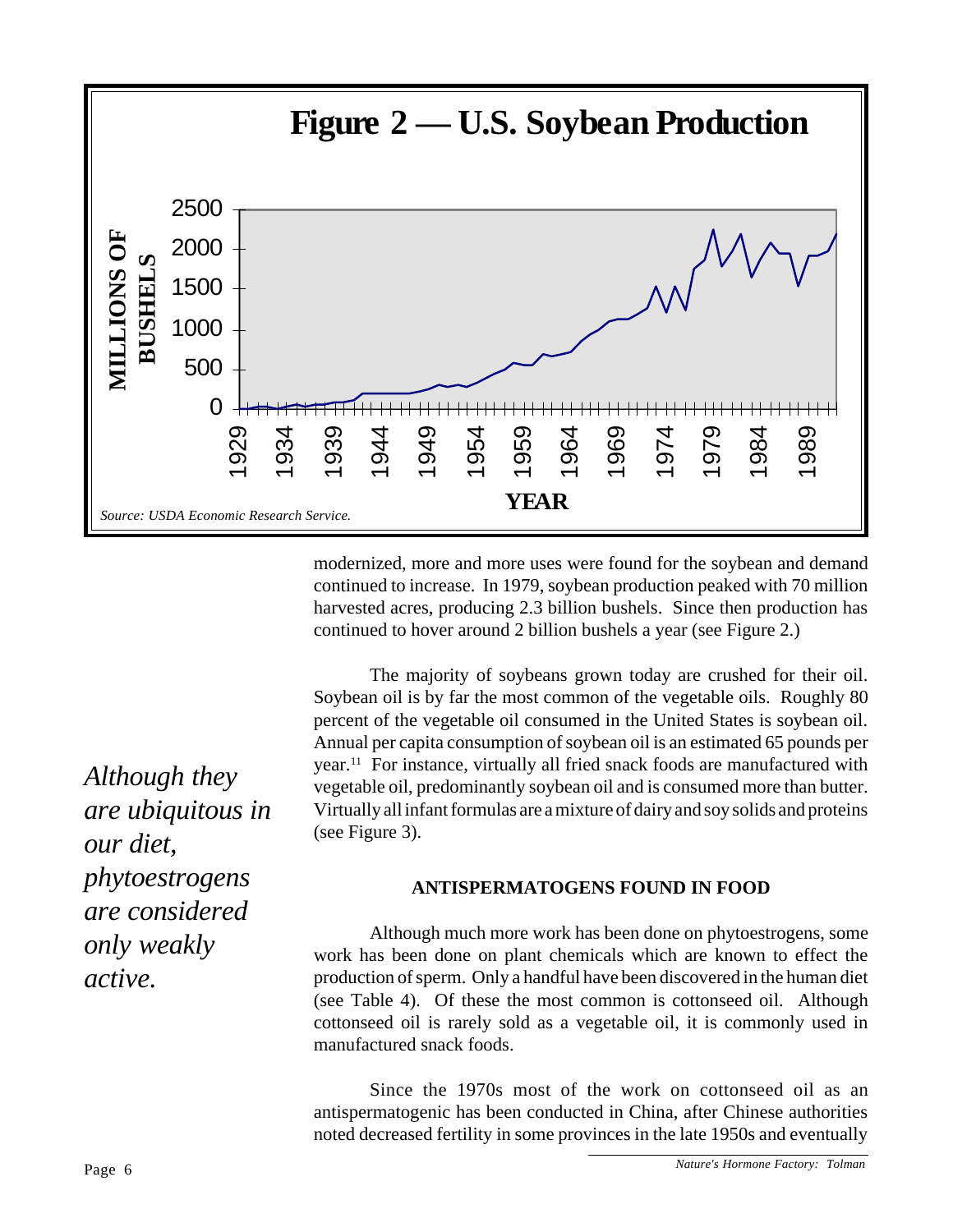

linked it with the use of cottonseed oil in cooking.<sup>12</sup> Since then laboratory and human experiments have been conducted using cottonseed oil. In one study rats fed 0.5 milliliters of cottonseed oil a day produced no viable sperm at the end of the 28-day test period.<sup>13</sup>

# **XENO-ESTROGENS: CAUSE FOR ALARM?**

A great deal of attention has recently been given to the fact that synthetic chemicals have exhibited estrogenic effects in laboratory studies. The chemicals most prominently cited are PCBs and DDT, both of which have been banned in the United States. Compared with the phytoestrogens, the concern over human exposure to synthetic estrogen mimicking compounds may be somewhat overstated.

Although they are ubiquitous in our diet, phytoestrogens are considered only weakly active. Most of the compounds which have been identified

and tested have been found to have a relative potency when compared to synthetic estrogen of 0.001 to 0.0001.14 In other words it takes between 1,000 and 10,000 molecules of these phytoestrogens to create the same effect as one synthetic estrogen molecule. The vast majority of phyto-estrogens appear to oc-

# **Table 4 — Commonly Consumed Foods From Plants or Containing Chemicals Shown To Have Antispermatogenic Activity In Laboratory Experiments**

GARLIC ALLIUM SATIVUM (LILIACEAE) CELERY APIUM GRAVEOLENS (UMBELLIFEREA) COTTONSEED OIL GOSSYPIUM HIRSUTUM (MALVACEAE) SUNFLOWER SEED OIL HELIANTHUS ANNUUS (COMPOSITAE) COFFEE CAFFEINE (ALKALOID) TOBACCO NICOTINE (ALKALOID) GRAPEF KAEMPFEROL (FLAVONOID) CHOCOLATE THEOBROMINE (ALKALOID) TEA THEOBROMINE (ALKALOID) COLA THEOBROMINE (ALKALOID)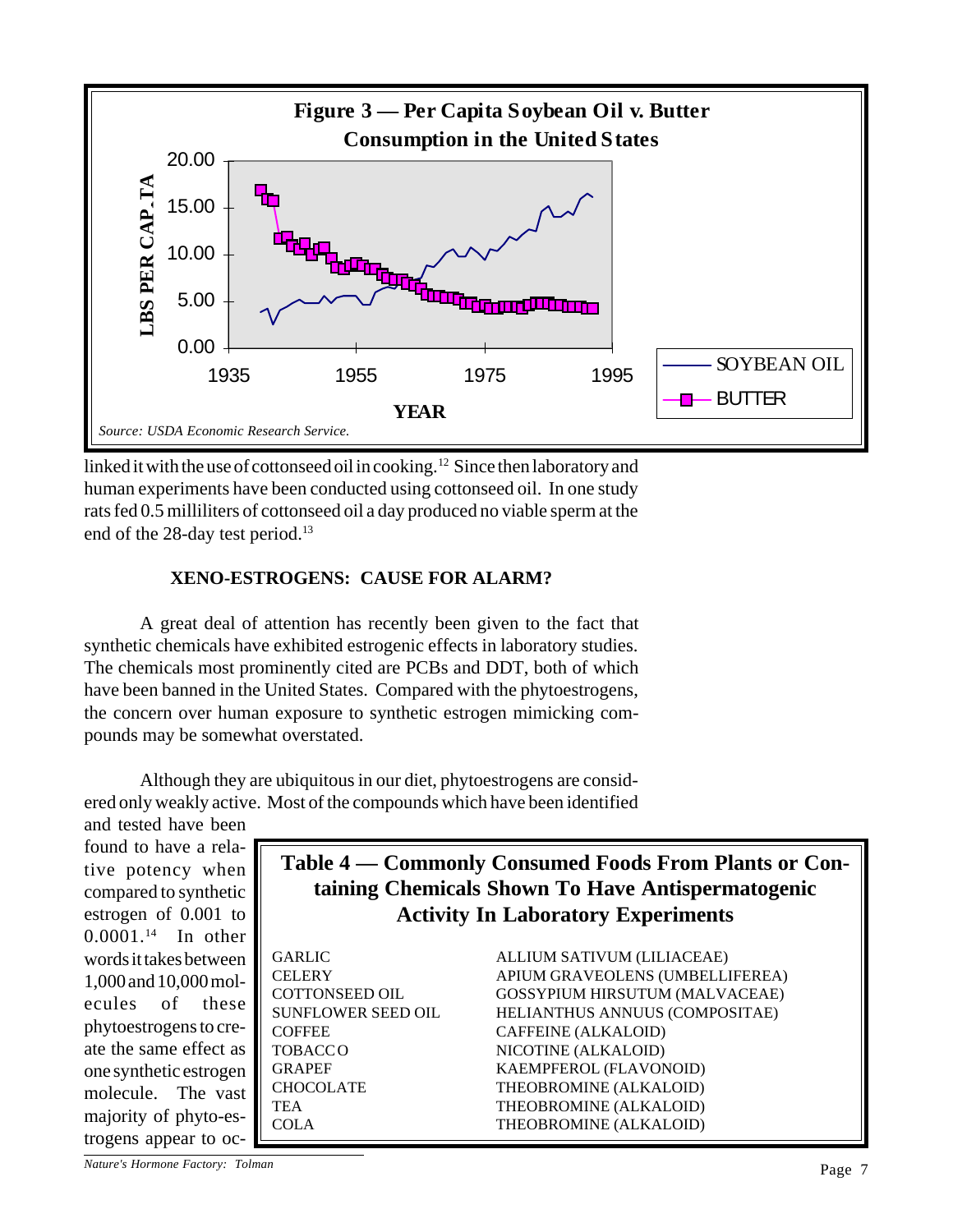| Table 5 — Natural vs. Synthetic Estrogens |                                                                          |  |  |  |
|-------------------------------------------|--------------------------------------------------------------------------|--|--|--|
| <b>Source of Estrogens</b>                | <b>Estrogen Equivalents</b> ( $\text{ug/day}$ )                          |  |  |  |
| <b>Birth Control Pill</b>                 | 18,675                                                                   |  |  |  |
| Postimenopausal therapy                   | 3,350                                                                    |  |  |  |
| Phytoestrogens in food                    | 102                                                                      |  |  |  |
| Xeno-estrogens                            | 0.0000025                                                                |  |  |  |
| April 1995.                               | Source: Steven Safe, Environmental Health Perspectives, Vol. 103 No. 4., |  |  |  |

cur in the family of chemicals known as flavonoids. Total flavonoid consumption in the human diet is estimated at approximately 1 gram per day.15 Consequently the total daily estrogenic effect of phytoestrogens could be estimated at roughly 100 micrograms of estrogen equivalents (see Table 5).

Synthetic estrogen mimics or xenoestrogens are considered even less estrogenically active than the

phytoestrogens. Estrogenically active pesticides such as DDT, Dieldrin, and Endosulfan have been assigned a relative potency of 0.000001.16 In other words it takes one million xeno-estrogen molecules to have the same effect as one synthetic estrogen molecule. Since total intake of these xenoestrogens is significantly lower than the naturally occurring phytoestrogens (around 2.5 micrograms per day), the estrogen exposure from synthetic chemical has been estimated at 0.0000025 micrograms of estrogen equivalents per day.17 In other words, the estimated estrogenic effects from the phytoestrogens in our diet are 40 million times greater than those from synthetic chemicals, but it is questionable that either is impacting human health.

#### **PLANT DEFENSE THEORY**

A number of hypotheses have been developed to explain the functioning of plant defensive systems. Two of these hypotheses in particular bear examination. Because defenses are costly to produce:

- 1. Less well defended individuals have higher fitness than more highly defended individuals, when enemies are absent.
- 2. Commitment to defense is decreased when enemies are absent and increased when attacked.

A sizable body of literature has been accumulated which supports both of these hypotheses.18 For example, varieties of insect resistant soybean produce a lower yield of seeds and accumulate nitrogen more slowly than insect susceptible varieties in the absence of herbivores including insects.

In the case of the second hypothesis, numerous studies have been conducted actually measuring the increased amounts of secondary metabolites. In the species *Senecio jacobaea*, when half of the leaves were removed the plant responded within two days by increasing the amount of total leaf alkaloids and N-oxides in the remaining leaves, 40 to 47 percent.

*Synthetic estrogen mimics or xeno-estrogens are considered even less estrogenically active than the phytoestrogens.*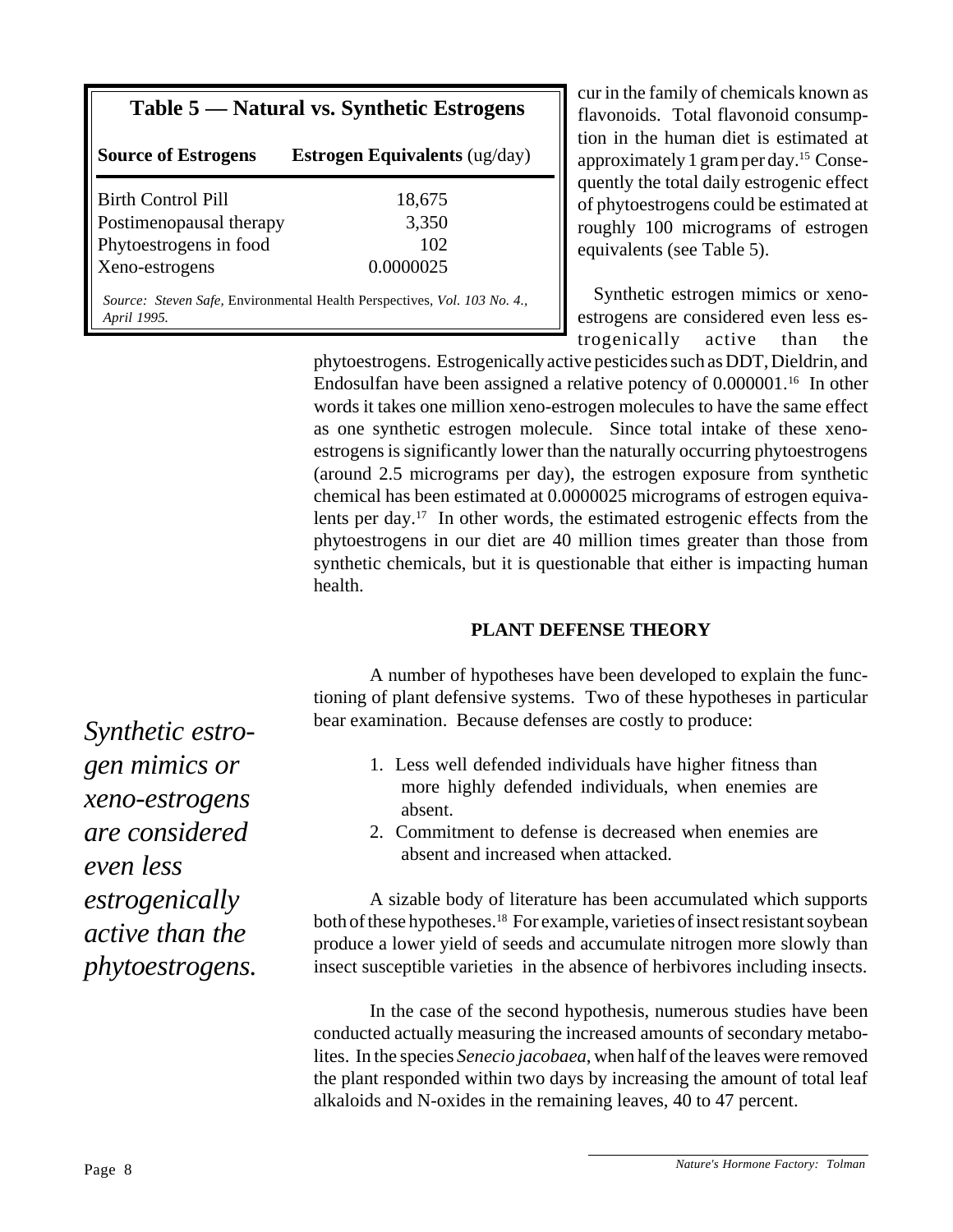# **Table 6—Effect Of Herbivore Or Simulated Herbivore Damage On Plant Defenses**

| <b>Plant Species</b>              | <b>Damage</b>                                                                                        | <b>Plant Response</b>                                                                                                 |
|-----------------------------------|------------------------------------------------------------------------------------------------------|-----------------------------------------------------------------------------------------------------------------------|
| Lycopersicon esculentum<br>Tomato | Insect grazing/mechanical<br>damage                                                                  | Systemic increase in concentra-<br>tion of proteinase inhibitor, 12-<br>100hrs                                        |
| Solanum tuberosum<br>Potato       | Insect grazing/mechanical<br>damage                                                                  | Systemic increase in concentra-<br>tion of proteinase inhibitor, 12-<br>100hrs                                        |
| Beta vulgaris<br><b>Beet</b>      | Infestation by beet fly                                                                              | 29-100% increase in mortality<br>of beet fly, 24 days                                                                 |
| Medicago sativa<br>Alfalfa        | Attacked by spotted aphid/<br>grazing                                                                | Lowered fertility in sheep,<br>"Clover disease," 6 weeks                                                              |
| Senecio jacobaea<br>Toyon         | 50% of leaves mechanically<br>removed                                                                | Total leaf alkaloids and N-<br>oxides increase 40-47% in<br>undamaged leaves, 2 days                                  |
| Carex aquatilis<br>Sedge          | Mechanical grazing                                                                                   | Total phenolics and<br>proanthocyanidins increase 30-<br>40%, and 40-50% respectively<br>in undamaged foliage, 1 year |
| Betula pubescens<br><b>Birch</b>  | Mechanical leaf damage                                                                               | Total phenolics increase in<br>neighboring leaves, 2 days                                                             |
|                                   | Source: Gerald A. Rosenthal and Daniel H. Janzen, Herbivores, Their Interaction with Secondary Plant |                                                                                                                       |

Metabolites, *Academy Press 1979. p 19-21.*

In another case, when beet plants were infested by beet flies, within 24 days the mortality of the beet flies increased between 29 and 100 percent. The ability of beets to respond to infestation and in some cases kill all of the infesting insects shows the extreme effectiveness of some secondary plant metabolites and the plant's ability to defend itself<sup>19</sup> (see Table 6).

# **RISK V. RISK ANALYSIS FOR CROP PROTECTION**

Current government policy only rarely regulates naturally occurring chemicals in the food supply. In only two cases has the Food and Drug Administration (FDA) directly regulated naturally occurring carcinogens. In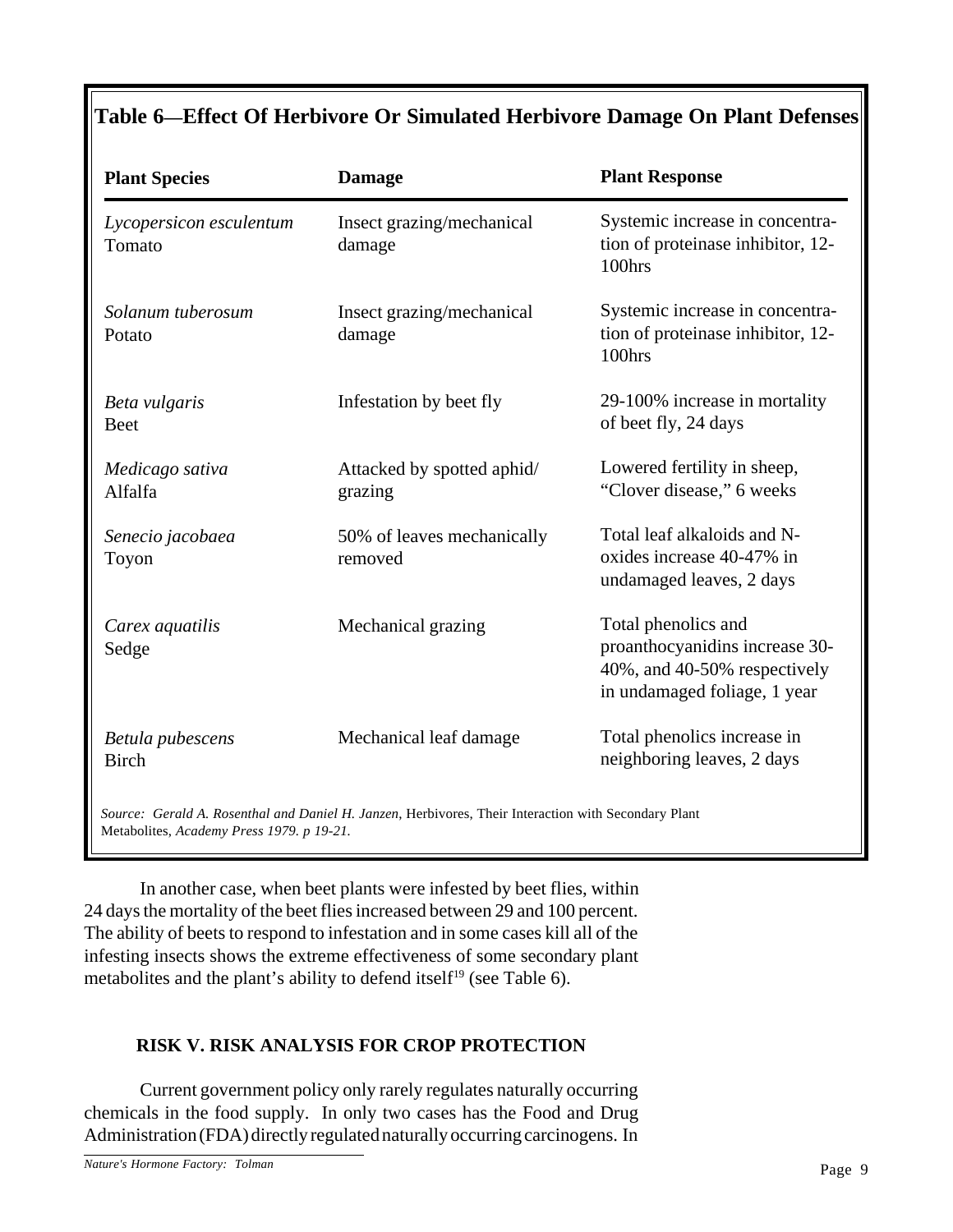the first instance, the FDA banned the chemical safrole, which had been used as a natural flavoring for root beer, after it was determined that safrole was carcinogenic in high-dose rat studies.

The second case of federal regulation of a natural chemical is aflatoxin. The FDA has established a standard of 20 part per billion of aflatoxin for a variety of foods susceptible to aflatoxin poisoning, most commonly peanuts.20 In setting its aflatoxin standard the FDA engaged in a type of risk-versus-risk analysis.

The FDA recognized that it would be virtually impossible to eliminate aflatoxin from the food supply. To do so would have required the massive use fungicides which present other equally hazardous long term health effects as well as sacrifice portions of the food supply. The question which faced the agency was what level of aflatoxin contamination should be tolerated to maximize human health. Whether or not the agency came to the correct answer is difficult to determine. However, the fact that the agency considered the health effects of both aflatoxin and prophylactic fungicides and their effects on the food supply increases the chance of establishing a better health standard.

This type of risk-versus-risk analysis could benefit other regulatory programs affecting agriculture and the production of food. Current pesticide regulation, for example, does not take into account the potential of pesticides applied on crops to inhibit the formation of the plant's own secondary metabolites.

More importantly, as biotechnology and the ability to manipulate the genetic code of plants increases, the effects of secondary plant metabolites may increase geometrically. Recently the Environmental Protection Agency released its proposed rule on plant pesticides.<sup>21</sup>

The EPA is proposing to "exempt from Federal Insecticide, Fungicide, and Rodenticide Act (FIFRA) regulation those pesticides that are normally a component of (not new to) the plant." By failing to take into consideration the array of harmful chemicals that plants currently produce to defend themselves, federal policy may be focusing on only one side of the human health equation.

Technology, both chemical and genetic, when properly used should both protect the crop and keep the quantity of chemical harmful to humans to a minimum. It is conceivable that restricting the use of technology might induce plants to produce more of their own chemical defenses, which may ultimately increase human health risks.

*It is conceivable that restricting the use of technology might induce plants to produce more of their own chemical defenses, which may ultimately increase human health risks.*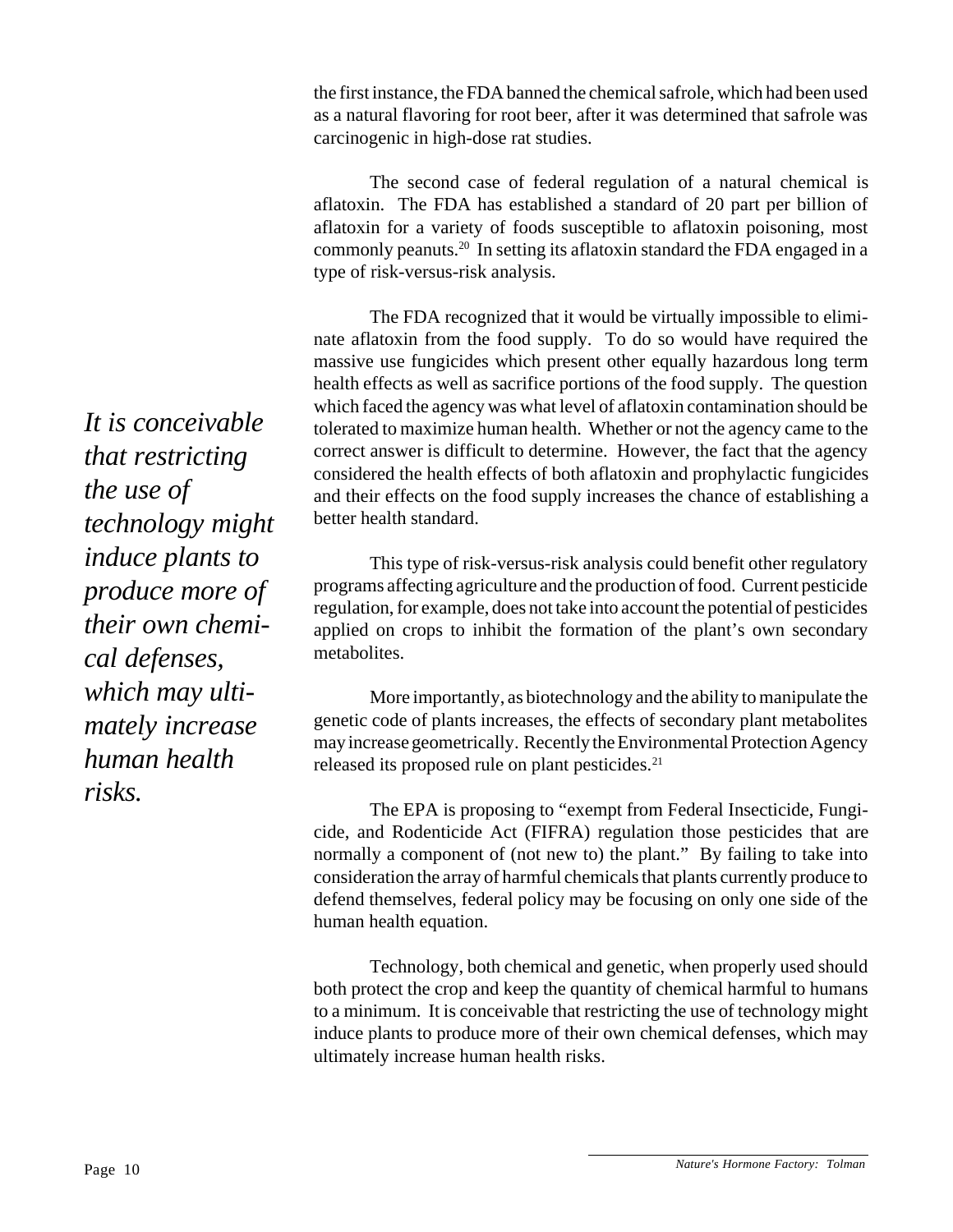### **A FINAL NOTE**

More than fifty years after discovering the fertility problems in sheep in Australia, ranchers continue to struggle with clover disease. Despite decades of research and the attempted introduction of more benign types of clover, clover disease is still responsible for the loss of 1 million lambs every year.

Had clover disease struck herds of sheep in the middle ages or even in the 17th century, the source of this infertility would likely have been blamed on a witch. And no doubt if the infertility continued the shepherds would have rounded up some socially unpopular woman with few friends to defend her, held a mock trial, called in religious authorities to absolve their collective conscience and then burned her at the stake.

Although science has done much to dispel myths and witches, there still exists in humans the urge to blame the socially unpopular for the ills of humanity. In the modern sense it is easy for us to blame a witch, chemical or otherwise. But the responsible and far more laborious task is to determine what actually is causing the real problems that society faces.

# **ABOUT THE AUTHOR**

**Jonathan Tolman** is an Environmental Policy Analyst at CEI. His most recent work has been focused on water pollution and agricultural issues. He is the author of "Federal Agricultural Policy: A Harvest of Environmental Abuse," and "Gaining More Ground: An Analysis of Wetland Trends in the United States." Prior to working with CEI, he was Associate Producer of the weekly television show *TechnoPolitics*. In 1991, Jonathan served as Special Assistant for the President's Council on Competitiveness, focusing on environmental and natural resource regulation. In 1992, he worked for the White House as an environmental analyst in the Office of Policy Development. Prior to coming to Washington, Jonathan worked as an Environmental and Chemical Analyst for Kennecott Copper Corp. in Salt Lake City, Utah. He received his bachelor of Sciences degree in political science from the University of Utah.